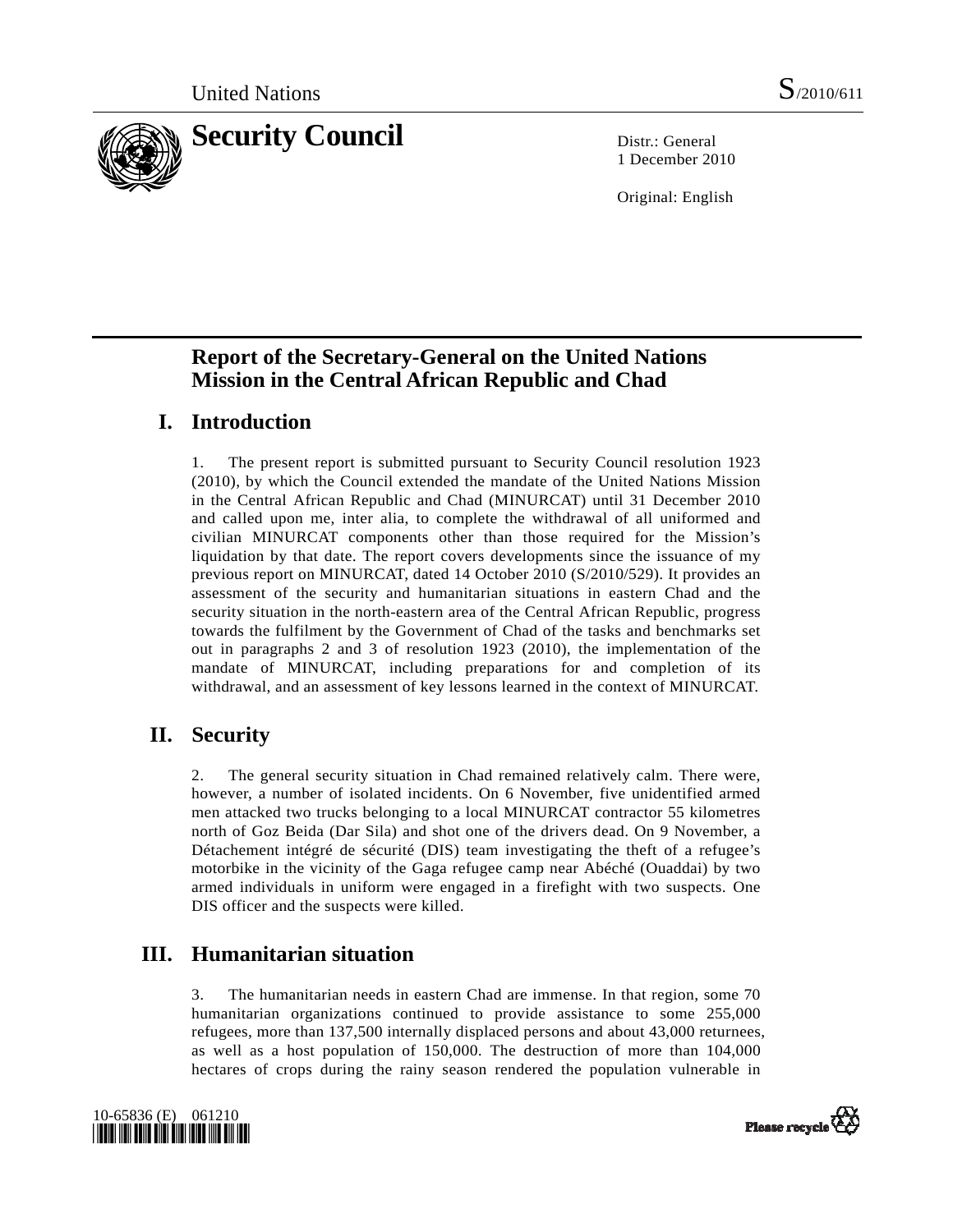southern, central and eastern Chad. Across the Sahelian belt in Chad, an estimated 1.6 million people now face food insecurity and malnutrition. Areas particularly affected in the east include Assoungha, Djourf Al Ahmar, Kimiti and Ouaddai

4. Humanitarian actors and MINURCAT mobilized resources to help the Government alleviate the situation. The Office of the United Nations High Commissioner for Refugees (UNHCR) released emergency stocks of non-food items at refugee sites and surrounding villages affected by the floods. The Mission's logistical support facilitated the delivery of around 10 tons of humanitarian aid to the internally displaced persons in Loboutique (Dar Sila). Similar assistance was provided to humanitarian assessment missions deployed to Mongororo, Kerfi, Am Timan, Tiero and Marena, and humanitarian staff and cargo were provided to Daha and Haraze, which were accessible only by helicopter.

## **IV. Responsibility of the Government of Chad for the protection of civilians and United Nations and humanitarian organization personnel and assets**

5. The Government continued to implement its plan for the protection of civilians in eastern Chad as outlined in the letter to the President of the Security Council dated 7 September 2010 (S/2010/470). It entails three pillars: the national army garrisoned along the border and the joint Chadian-Sudanese border monitoring force; the territorial gendarmerie with the Chadian Garde nationale et nomade and the joint disarmament force; and, at the core, DIS.

6. The national plan for the sustainment of DIS was revised. In October, the Government shared the updated plan and revised budget estimates with the Council (S/2010/536) and with representatives of the diplomatic community and partner organizations in N'Djamena. Of particular note is the provision for the establishment of a dedicated DIS administrative and management unit from January 2011 with approximately 130 personnel and 2011 budgetary requirements of some \$21 million. The Government has committed to funding all DIS personnel costs (salaries, stipends and various allowances), estimated at approximately \$7 million, or 33 per cent of the budget. It is, however, seeking \$14 million in donor assistance to support logistical requirements (estimated at \$12.6 million) and the abovementioned national facilitation structure (estimated at \$1.4 million). Furthermore, the Government has requested assistance from the United Nations for the mobilization and management of donor funds, as well as additional technical assistance to DIS and its support structure. This assistance entails the recruitment of expert advisers in police oversight and logistics. DIS remains fragile, however. In order to maximize the sustainability of DIS, MINURCAT has endeavoured to transfer the bulk of its DIS mentoring, administration and logistical support programmes to the United Nations Development Programme (UNDP) and UNHCR.

7. The Government has indicated that Coordination nationale d'appui au déploiement de la force internationale à l'est du Tchad (CONAFIT), established as the Mission's primary national interlocutor, will cease its functions once the Mission withdraws from Chad on 31 December 2010. It intends to establish a new structure, the Coordination nationale pour le soutien aux humanitaires et au DIS, to interact with humanitarian partners and other key actors. The mandate of and arrangements for this new body and the modalities of its work are being finalized by the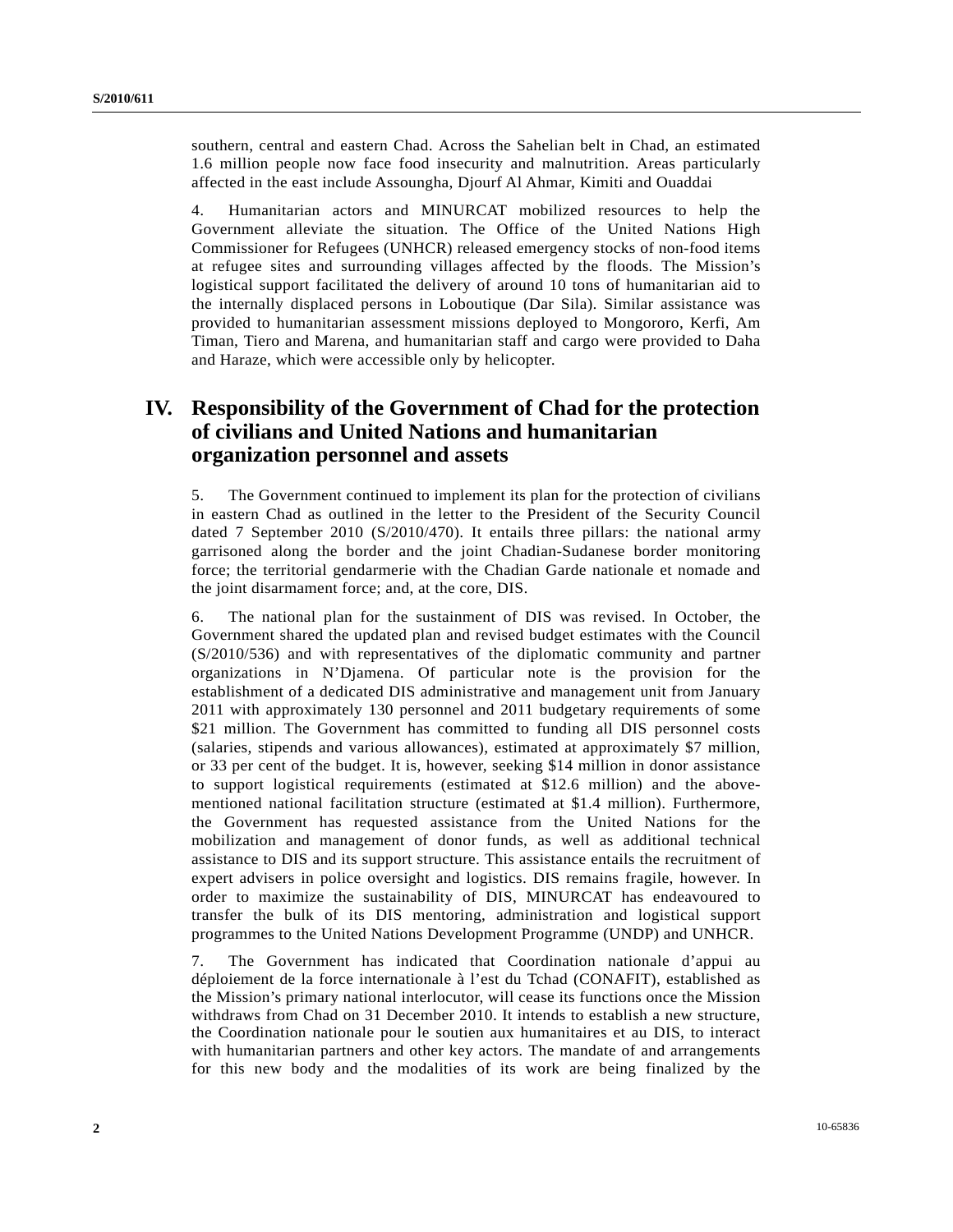Government. In the east, coordination with humanitarian actors on security issues, joint analysis and escorts is provided by the Government's recently established Bureaux de sécurisation et des mouvements, now functioning in 12 locations.

8. To promote a shared understanding on the part of the Government and the various stakeholders of their respective responsibilities for the protection of civilians, the second in a series of forums was conducted by CONAFIT, in collaboration with MINURCAT, the Office for the Coordination of Humanitarian Affairs, UNDP and UNHCR, with Government representatives and humanitarian actors on 11 October in N'Djamena. In Abéché and Hadjer-Hadid (Ouaddai), similar forums were held on 12 and 13 November on the subjects of humanitarian space and sustainable solutions for internally displaced persons. A fourth forum took place on 28 November in Goz Beida (Dar Sila) on the issue of early recovery. A fifth forum is scheduled to be held in N'Djamena in December to summarize the outcomes of the previous four.

### **A. Security and protection of civilians in danger**

9. From 24 September to 12 November, DIS reports having conducted 1,964 day and night patrols in and around all refugee camps, some sites for internally displaced persons sites and in towns in eastern Chad where humanitarian actors operate. DIS recorded 72 infractions of the law and arrested 27 suspects. Twelve suspects were transferred to the local gendarmerie for referral to the justice system.

10. On 25 October, a two-month induction training of 200 new DIS officers, including 16 women, commenced in N'Djamena. These are the first recruits for whom training is entirely provided by Chadian DIS instructors, under the general supervision of MINURCAT police. On completion of this training, the overall strength of DIS is expected to reach some 1,000 personnel.

## **B. Facilitation of the delivery of humanitarian aid and the free movement of humanitarian personnel**

11. DIS report having conducted 1,477 security escorts for humanitarian actors over the past two months. There was one carjacking of a vehicle belonging to an international non-governmental organization (NGO) on the road between N'Djamena and Ati some 280 kilometres west of Abéché. No one was harmed and Chadian authorities have since recovered the vehicle.

12. In a development cited as being unrelated to the withdrawal of MINURCAT, two international non-governmental organizations have announced their intention to depart the Dar Sila region by December, which they attributed to a combination of the reprioritization of programmatic activities to other locations in Chad and the lack of resources. One NGO suspended its activities in Adé near the border with the Sudan because of insecurity there.

# **V. Progress by the Government of Chad towards benchmarks established by the Security Council**

13. With the Mission's operations winding down, the ability to independently verify any progress made by the Government towards attaining the benchmarks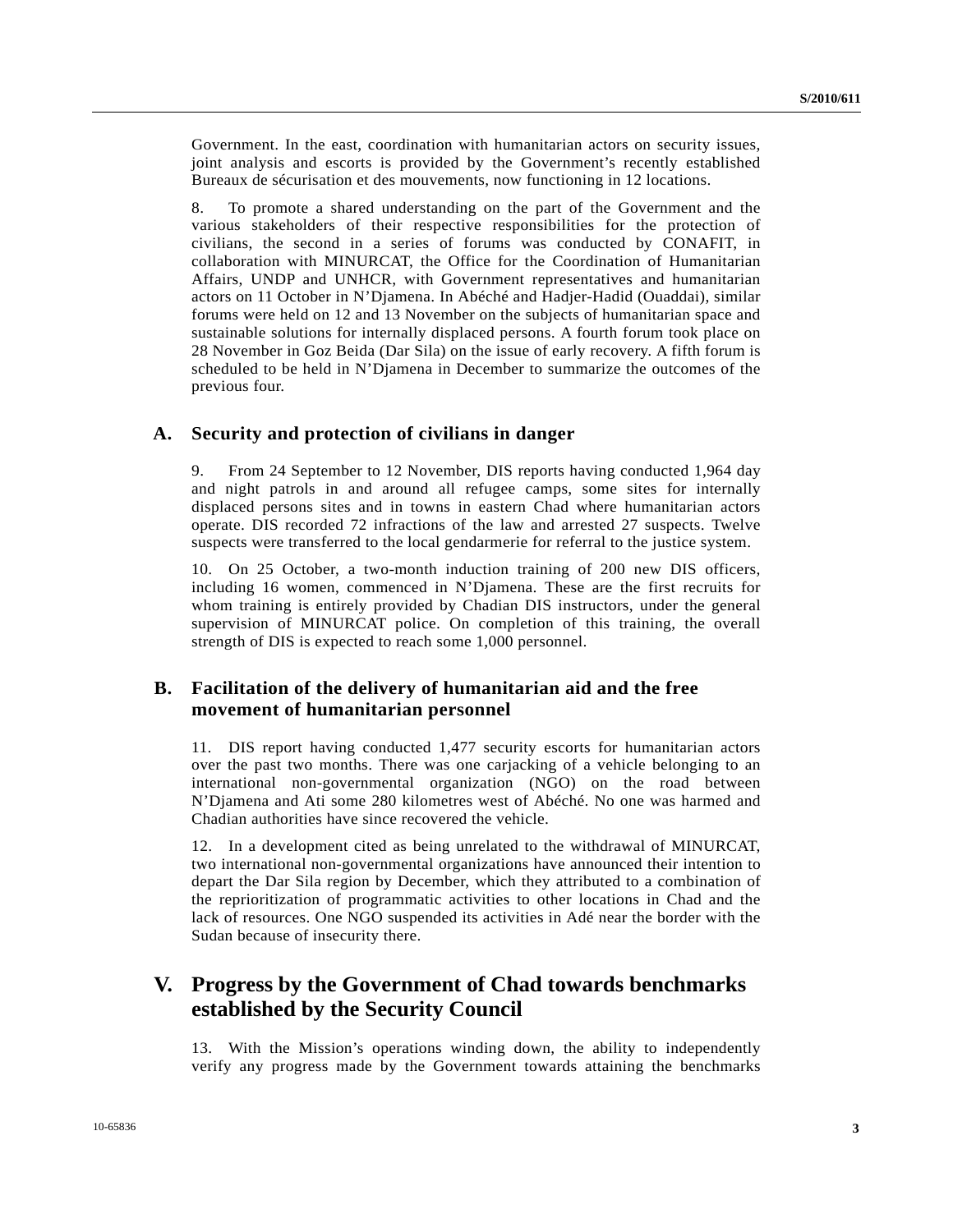established by the Security Council for the protection of civilians is extremely limited. The Mission is no longer in a position to visit the majority of refugee camps and sites for internally displaced persons or to observe the performance of the national security institutions, including DIS, providing protection for civilians. Accordingly, my observations necessarily comprise the accounts of humanitarian actors, as well as national and local authorities. These accounts illustrate the efforts of the Government of Chad towards achieving the benchmarks established by the Security Council, as outlined below.

## **A. Voluntary return of internally displaced persons in secure and sustainable conditions**

14. In early November Chad ratified the African Union Convention for the Protection and Assistance of Internally Displaced Persons (the Kampala Convention). The Convention imposes legal obligations on signatory States with regard to internally displaced persons in their respective territories.

15. Prior to the 2010 rainy season, some 43,000 internally displaced persons had returned to their villages of origin in the Dar Sila region and in the Assoungha department in the Ouaddai region. Subsequently there have been no significant returns. In recent months Chadian authorities, notably CONAFIT, have expressed confidence that the causes of displacement in the east have been addressed successfully and have stated their intention to support, together with the international community, durable solutions for internally displaced persons, namely voluntary return, local integration or relocation elsewhere in the country.

16. Internally displaced persons at several major sites have expressed apprehension over the possibility of returning to their places of origin. In most cases they cited concerns over security, as returning would involve movement to areas in close proximity to the Sudanese border and to locations where intercommunity tensions still remain. During an intercommunity dialogue organized by the Government on 28 October in Hadjer-Hadid (Ouaddai) (with support from UNHCR, a local NGO partner, Eirene, and MINURCAT), leaders of internally displaced persons stated that further returns to their places of origin were conditional on the Government providing assurances of security and sustained development assistance.

## **B. Demilitarization of refugee camps**

17. Since the deployment of the joint Chadian-Sudanese border monitoring force in the early months of 2010, UNHCR has consistently reported fewer sightings of armed elements moving within the camps.

## **C. Security for refugees, internally displaced persons, civilians and humanitarian workers with respect to international human rights standards**

18. According to assessments by humanitarian actors and government authorities, the overall security situation in refugee camps and sites for internally displaced persons has remained relatively calm. Incidents of recruitment of children by armed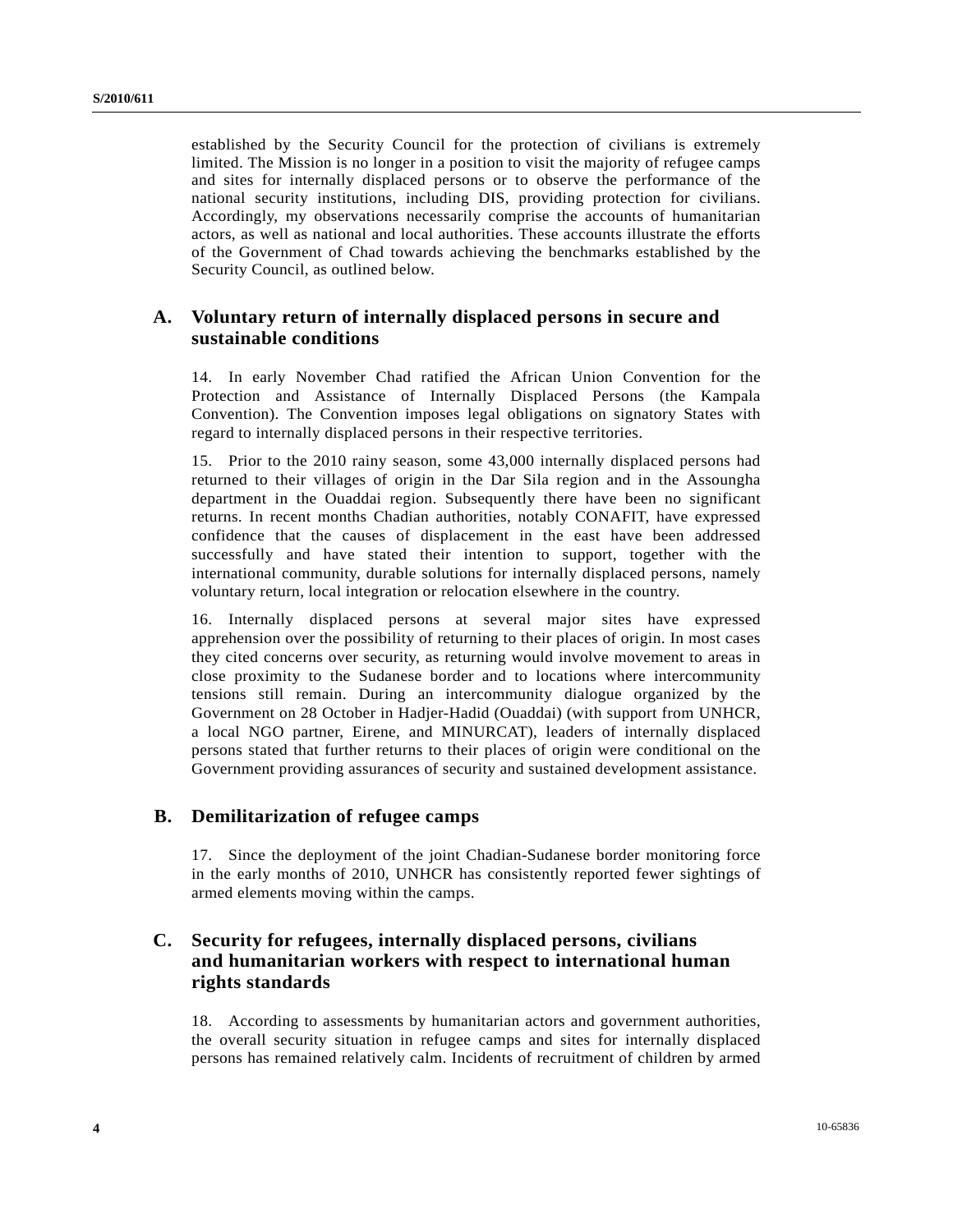elements were relatively few (see para. 26), but UNHCR received regular reports of incidents of sexual and gender-based violence, many related to the use of alcohol.

19. DIS maintained operations in and around all refugee camps. Its gender units, however, have yet to become fully operational at all sites. During the reporting period, training was provided to 29 DIS instructors on international humanitarian law by the International Committee of the Red Cross and to 108 DIS officers on children's rights in emergency situations by the United Nations Children's Fund (UNICEF). On 25 October, 26 DIS officers received training from the Mission in Iriba on human rights, specifically on the protection of women and children.

## **VI. Implementation of the mandate of the United Nations Mission in the Central African Republic and Chad**

20. During the reporting period, the Mission took the final steps towards consolidating and transferring the support of its civilian activities, where feasible, to the Government, the United Nations country team and other relevant actors. On 15 October, the military component of MINURCAT ceased its operational activities and assumed responsibility for the static protection of United Nations personnel, premises and assets; situational awareness of the Mission's locations; and the provision of limited escorts to United Nations convoys undertaking enabling functions, and provided limited support for the extraction and medical evacuation of United Nations personnel.

### **A. Support to the Détachement intégré de sécurité**

21. MINURCAT is in the final stages of the consolidation of support to DIS and the handover of functions to the Government of Chad. The Mission has focused on enhancing the skills of DIS in the essentials of driving, basic car mechanics and communications: 87 DIS officers have been trained in the use of HF radio; 60 in the use of office computer software; 29 in basic car mechanics; and, 70, including 20 women, in driving skills. As at 24 November the strength of the United Nations police stood at 87 officers in N'Djamena and 7 in Abéché.

#### **B. Rule of law**

22. UNDP, together with MINURCAT, facilitated, with funding from the Government of Germany, the establishment of three pilot legal aid clinics in eastern Chad (Goz Beida, Koukou Angarana and Abéché). UNDP completed the competitive selection process for national NGOs to operate these pilot legal aid clinics.

23. The Mission also logistically supported the deployment of newly appointed judges and prosecutors to the Court of Appeals in Abéché. Through quick-impact projects, MINURCAT has constructed courthouses in Adré, Goz Beida and Hadjer-Hadid, and the courthouse in Goz Beida, as well as the first instance tribunal of Iriba, has been equipped with furniture and office material.

24. MINURCAT continued to offer on-the-job training and mentoring to national prison officials on international standards in prison management and administration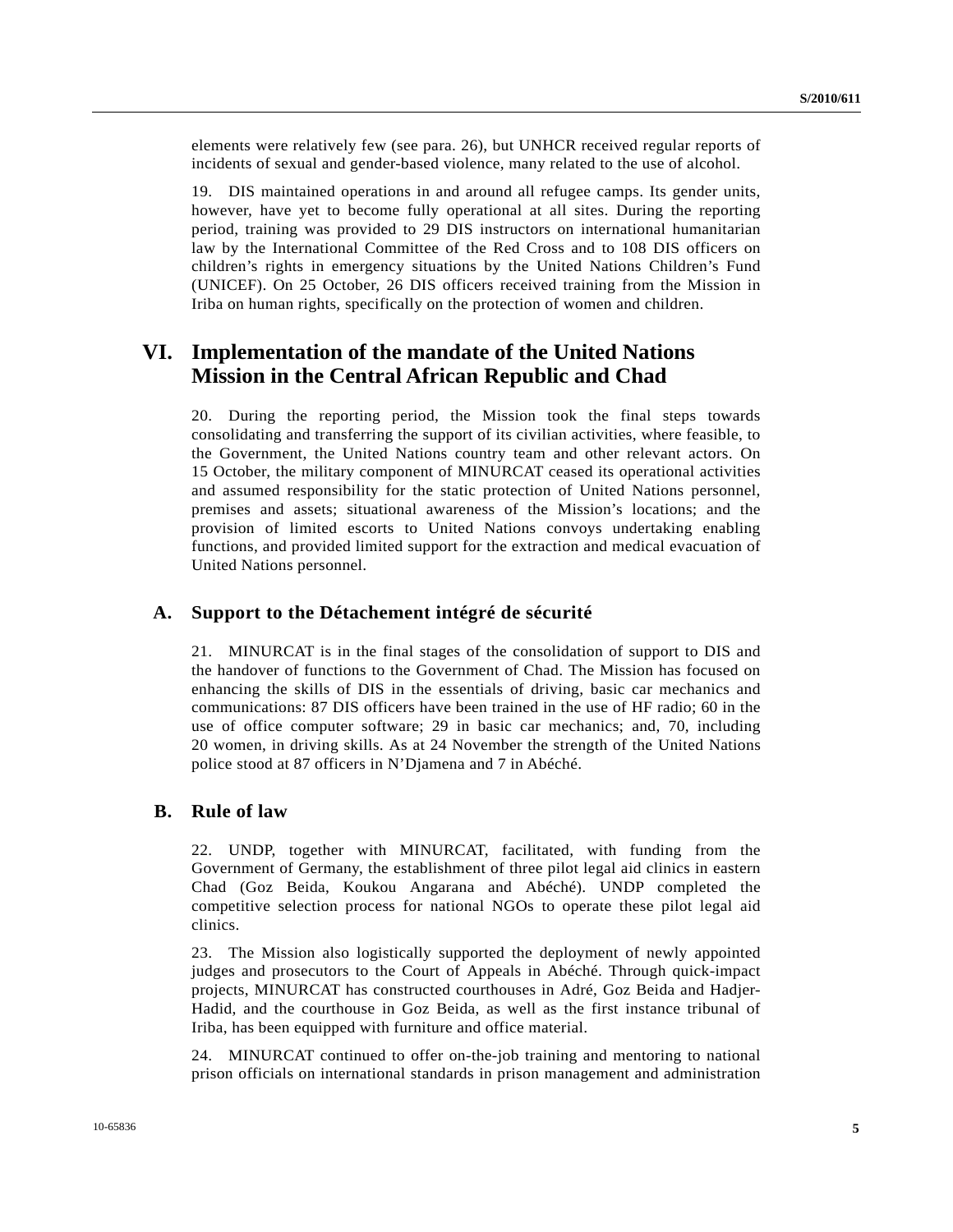and general prison development strategies in N'Djamena, Abéché, Adré, Iriba and Goz Beida, as well as prison headquarters. The Iriba prison rehabilitation project is proceeding on course, and the new facility was expected to be ready for use by the end of November 2010. MINURCAT, in collaboration with the World Health Organization, delivered essential drugs and equipment to Adré prison for the purpose of operating an infirmary there.

## **C. Human rights**

25. During the reporting period, MINURCAT assisted the Government in its efforts to finalize its national action plan for human rights and establish mechanisms for the implementation of the outcome of the universal periodic review and the recommendations of human rights treaty bodies. It also provided mentoring to civil society organizations in eastern Chad and to the regional delegates of the Ministry of Human Rights and Promotion of Liberties.

### **D. Child protection**

26. DIS reported the arrest of a group of 11 persons on suspicion of involvement in child recruitment in the Goz Amer refugee camp (Dar Sila). Five suspects, allegedly the ringleaders, were transferred to the joint Chadian-Sudanese border monitoring force. The recruitment activity, which took place in September, was reportedly politically motivated and utilized youth organizations to target boys and girls. The Government of Chad suspended the activities of the organizations implicated.

### **E. Gender**

27. The Minister of Social Action and the Vice-President of the National Assembly, with assistance from MINURCAT and UNICEF, participated in the celebration of the tenth anniversary of the adoption of resolution 1325 (2000) in New York. MINURCAT continued to assist the Ministry in finalizing a national strategy for conflict resolution within the framework agreed upon in the national forum held in September. The Mission also assisted in the organization of national sexual and gender-based sensitization events in Hadjer-Hadid in October and in Arkoum and Adré in November.

### **F. Civil affairs**

28. MINURCAT continued to consolidate its reconciliation activities in anticipation of handing them over to Chadian authorities and other partners. In the Ouaddai region, MINURCAT and UNHCR sponsored intercommunity dialogue on 28 October in Hadjer-Hadid, south of Farchana, to build confidence and promote voluntary returns of internally displaced persons. MINURCAT handed over an administrative building, refurbished through a quick-impact project, to the local authorities in Hadjer-Hadid, as well as two wells in the resettlement communities of Khomme and Dewer.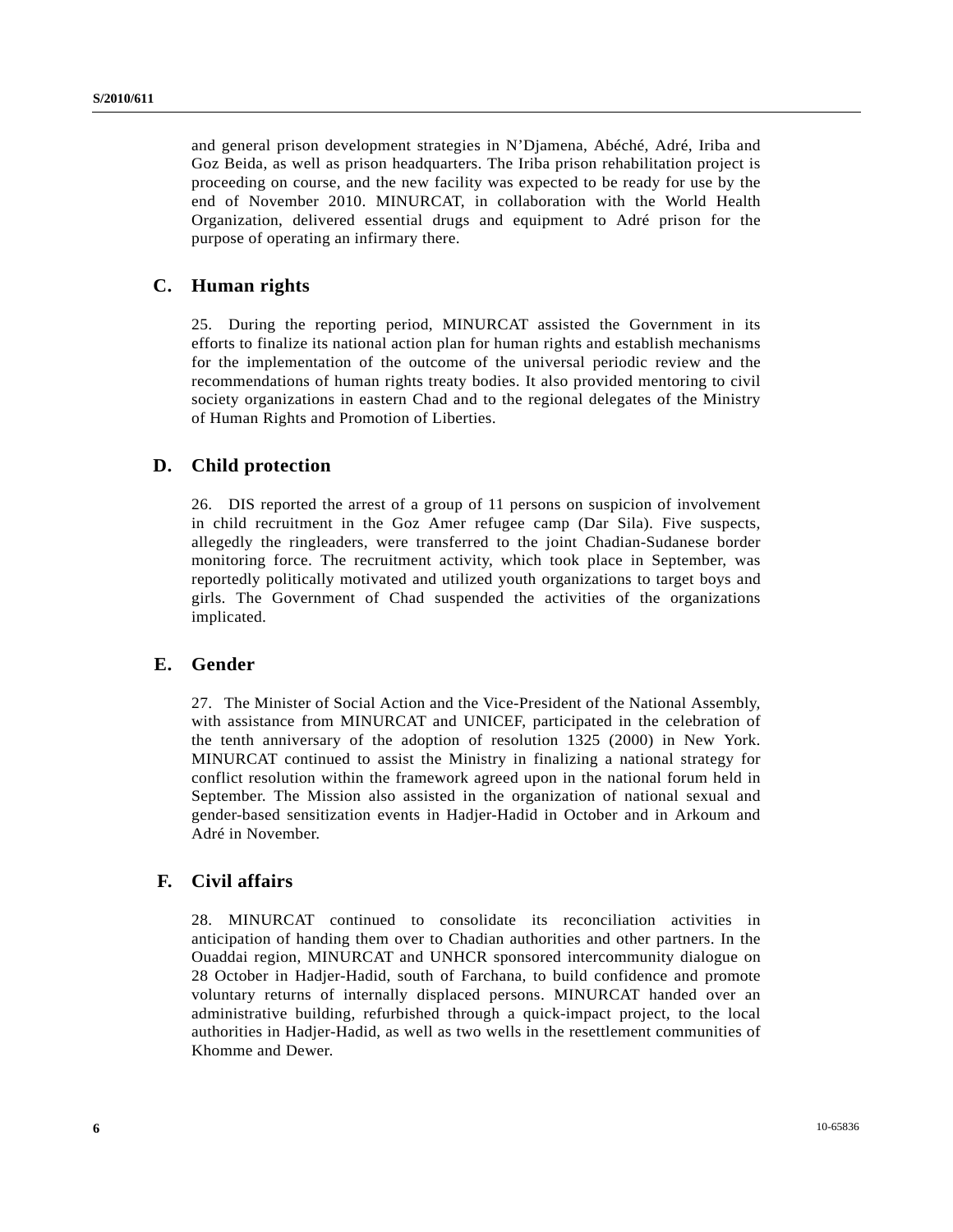## **G. HIV/AIDS**

29. MINURCAT consolidated its efforts to mainstream HIV/AIDS awareness and prepared to hand over its activities to the United Nations country team. An HIV sensitization programme, funded by a quick-impact project and implemented with UNHCR, sensitized some 11,907 refugees and internally displaced persons in Goz Beida, Goz Amer, Koukou Angarana and Farchana (Djabal, Trejine, Brejine and Gaga). In Abéché, 90 religious leaders, including 30 women, were trained as focal points to raise awareness about HIV.

### **H. Mine action**

30. In preparation for the withdrawal of MINURCAT, the number of mine action survey and clearance teams was reduced from four to three (now located in Abéché, Farchana and Goz Beida). A public awareness campaign on landmines and explosive remnants of war, as well as the supporting reporting hotline, has been maintained. Posters and flyers to raise awareness of the danger of handling landmines and explosive remnants of war were handed over to CONAFIT and the Chadian National Demining Centre for further circulation to schools, markets, public places and local authorities.

31. The outstanding tasks — surveying more than 3,000 kilometres of road, clearing 32 battlefield areas and completing more than 150 general mine action assessments — cannot be completed before year's end. Those activities will be handed over to the Chadian National Demining Centre. Discussions are under way with the Centre regarding its assumption of responsibility for the completion of the remaining tasks. In this context, the Centre continued to receive technical advisory, resource mobilization and programmatic support from UNDP on the implementation of projects, including a large-scale technical survey that will help to determine the extent of the remaining contamination and the resources required to address it.

### **I. Military mandate of the Mission**

32. Pursuant to resolution 1923 (2010), on 15 October the Mission's military component entered a recovery and repatriation phase in Chad and the Central African Republic. The Mission's withdrawal plan provides for the repatriation of the entire Force in four groups by 17 December. In addition to the military component's camp closures reported in the previous period, MINURCAT has now closed Koukou Angarana (Sector South), Iriba (Sector North) and Birao (in the north-eastern area of the Central African Republic) on 31 October and 14 and 15 November, respectively. Subsequently, Goz Beida (Sector South) was closed on 27 November and Farchana (Sector North) on 30 November. At the time of publication, United Nations military elements were present only in Abéché and N'Djamena.

## **VII. Central African Republic**

33. During the period under review, the security situation in the north-eastern part of the Central African Republic remained stable, yet fragile. In anticipation of the withdrawal of MINURCAT, I requested the Department of Peacekeeping Operations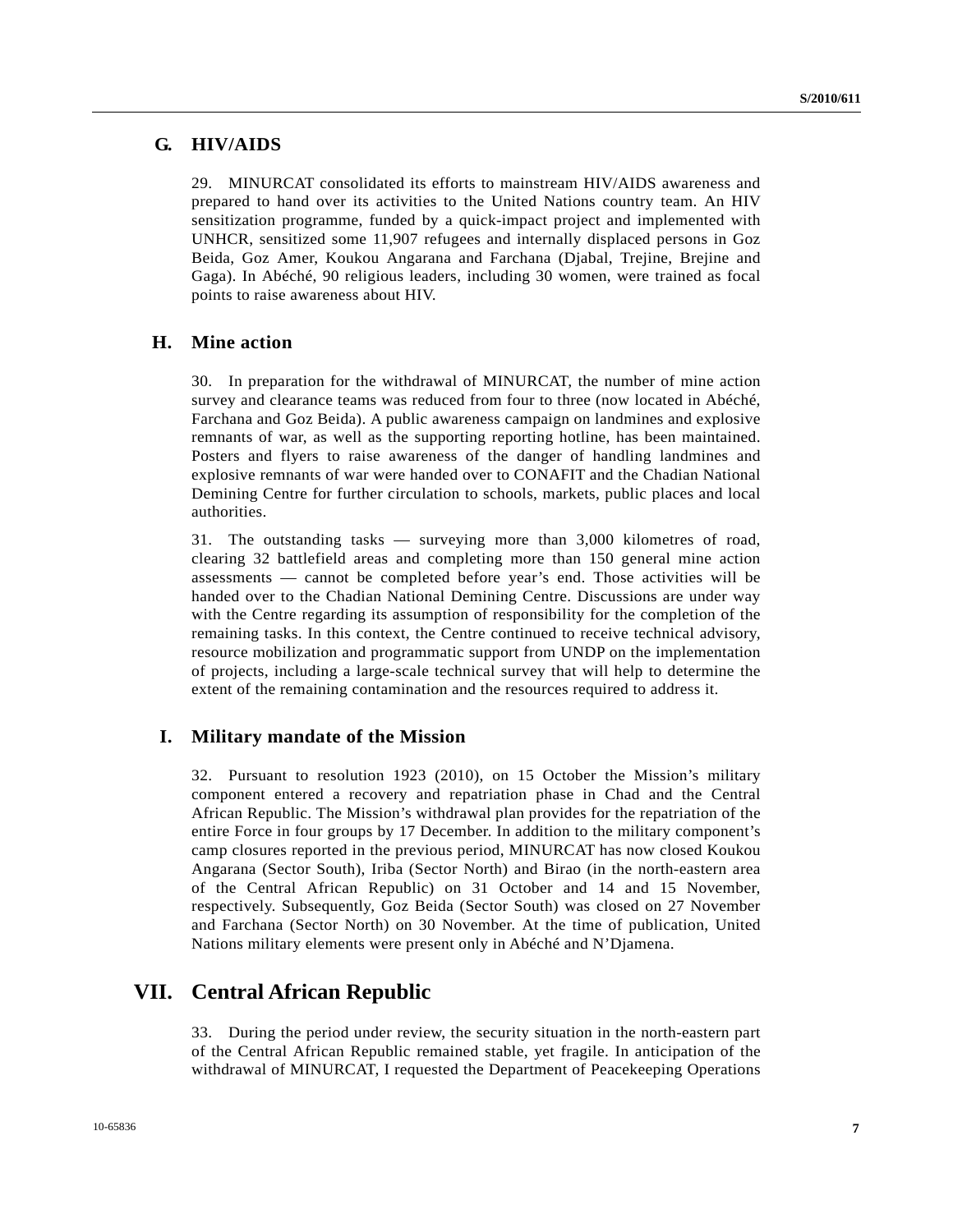to conduct a threat assessment of the area of operations in the north-eastern area of the Central African Republic, the key findings of which were shared orally with the Security Council in its closed consultations on 20 October. In brief, the risks posed in the area are attributable to a variety of governance issues (ethnic, economic and political). The attacks in September and October against villages in the MINURCAT area of operations by unidentified armed elements may have been perpetrated by a single group of 40 to 60 members of the Lord's Resistance Army (LRA). Despite the notorious menace of LRA, the threat posed by this single group is not assessed to be as significant as other internal factors. The major source of insecurity comes from banditry and transients who bring arms to sell, but the most urgent threat stems from armed internal political opposition groups (especially the Convention of Patriots for Justice and Peace (CPJP)).

34. In anticipation of the Mission's withdrawal, the Government of the Central African Republic made it clear that it was not in favour of the presence of an international force. It expressed its intention to reinforce its own military in the north-east, but the national forces lack basic equipment and training. The Government made a number of approaches to possible bilateral partners to provide capacity-building support to its national forces.

35. As noted in paragraph 32 above, MINURCAT completed its withdrawal from Birao on 15 November 2010, when it transferred its two campsites to the Government of the Central African Republic. Work on the main road between the airstrip and the town of Birao was completed, and the landing strip was left in good order and is unlikely to require significant maintenance until the 2011 rainy season. The Government of the Central African Republic reportedly reinforced the presence of its national forces garrisoned in Birao to a total strength of approximately 150 troops. On 24 November, however, CPJP allegedly attacked the positions of the national security forces in Birao with the intention of seizing equipment and supplies. The national authorities announced the withdrawal of its forces from the town, leaving CPJP in control. At least four soldiers were killed.

## **VIII. Mission support**

36. MINURCAT, on the closure of its camps in its forward bases in eastern Chad (Farchana, Goz Beida, Guéréda and Iriba) and in the north-eastern part of the Central African Republic (Birao), transferred to the Governments of the two countries camp infrastructure as well as some assets, in accordance with the relevant General Assembly resolutions. This transfer is intended to contribute to the continuation of activities related to the protection of civilians and humanitarian actors. Following the closure of the camps in Goz Beida and Farchana on 27 and 30 November, respectively, the Mission has consolidated its presence in N'Djamena and Abéché to prepare for liquidation.

37. Since the end of the rainy season, road conditions have improved in the area of operations, which has enhanced the Mission's capacity to extract and move United Nations- and contingent-owned equipment. The Mission's drawdown of civilian staff has progressed on schedule, with the number expected to decrease to 130 international staff, 240 national staff and 50 United Nations Volunteers by the end of December.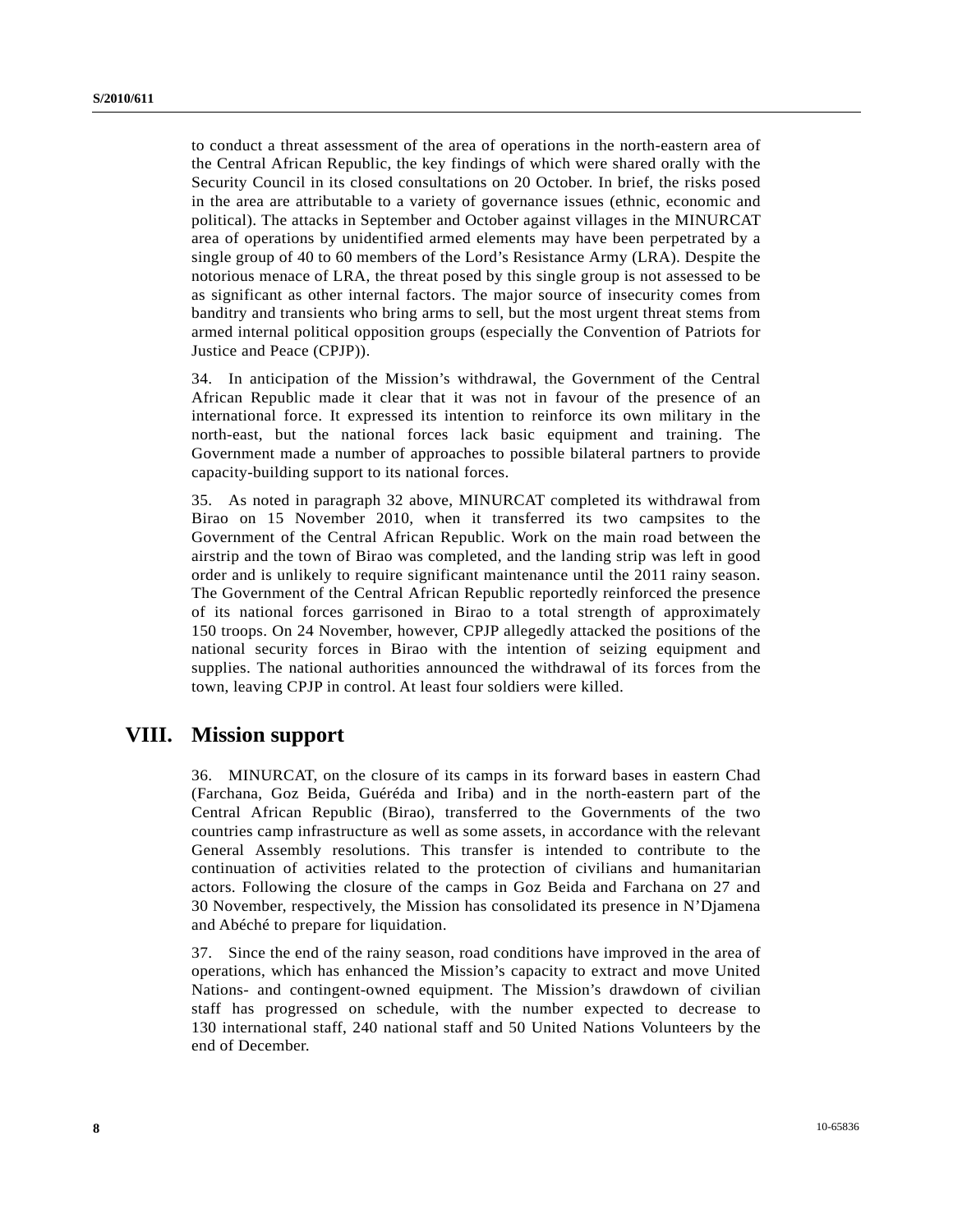38. Detailed planning is well advanced for the mission liquidation period, which is scheduled to last until 30 April 2011. The main challenges during the period will include the completion of the DIS support infrastructure projects mandated by Security Council resolution 1923 (2010), the transfer out or local disposal of the remaining United Nations-owned equipment, the termination of MINURCAT support contracts and the phase-out of the MINURCAT civilian establishment. The successful achievement of these tasks will call for careful management by the mission liquidation team.

39. Regarding the Council-mandated construction of DIS stations, including the drilling of wells and work on the police academy, progress was reviewed at the fourth meeting of the Government of Chad/United Nations High-level Working Group convened in N'Djamena on 10 November. The Working Group considered the report of an earlier site inspection conducted by its representatives.

40. The first phase of construction at the police academy in N'Djamena is complete. MINURCAT has not been able to initiate the second phase, the construction of 11 training classrooms, because of lack of funding. The construction of 6 police stations and 11 police posts is projected to be completed in early 2011. The procurement process for the construction of the DIS posts in the Touloum and Iridimi refugee camps has been completed, and construction is projected to be finished by the end of April 2011. A contractor has commenced the drilling of wells for DIS in Abéché and will soon begin drilling in all 16 locations. All work is to be completed before the end of April, and a further inspection is scheduled for early December 2011.

# **IX. Completion and transfer of key Mission activities to the Government of Chad, the United Nations country team and other partners**

41. The following proposed post-MINURCAT arrangements and tasking of responsibilities was taken up in November at the monthly meeting of the High-level Working Group. Final agreement is expected to be reached in the Group's December meeting.

### **A. Programmes**

42. Pursuant to resolution 1923 (2010), MINURCAT initiated a series of exchanges with the Government and the United Nations country team, as well as many other key actors, to identify means for the continuation of the Mission's critical civilian activities related to the protection of civilians and early recovery, as well as their sustainability. Activities were carried out in the areas of justice and prisons, sexual and gender-based violence, child protection, human rights monitoring, promotion and reporting and mine action. In addition, local reconciliation initiatives were carried out in eastern Chad. Discussions focused on the workplans of the individual MINURCAT civilian units with a view to identifying activities that could be completed by 31 December and those that needed to continue. The selection of activities to be continued was guided largely by the priorities set out in the Government's Programme global de relance à l'est du Tchad,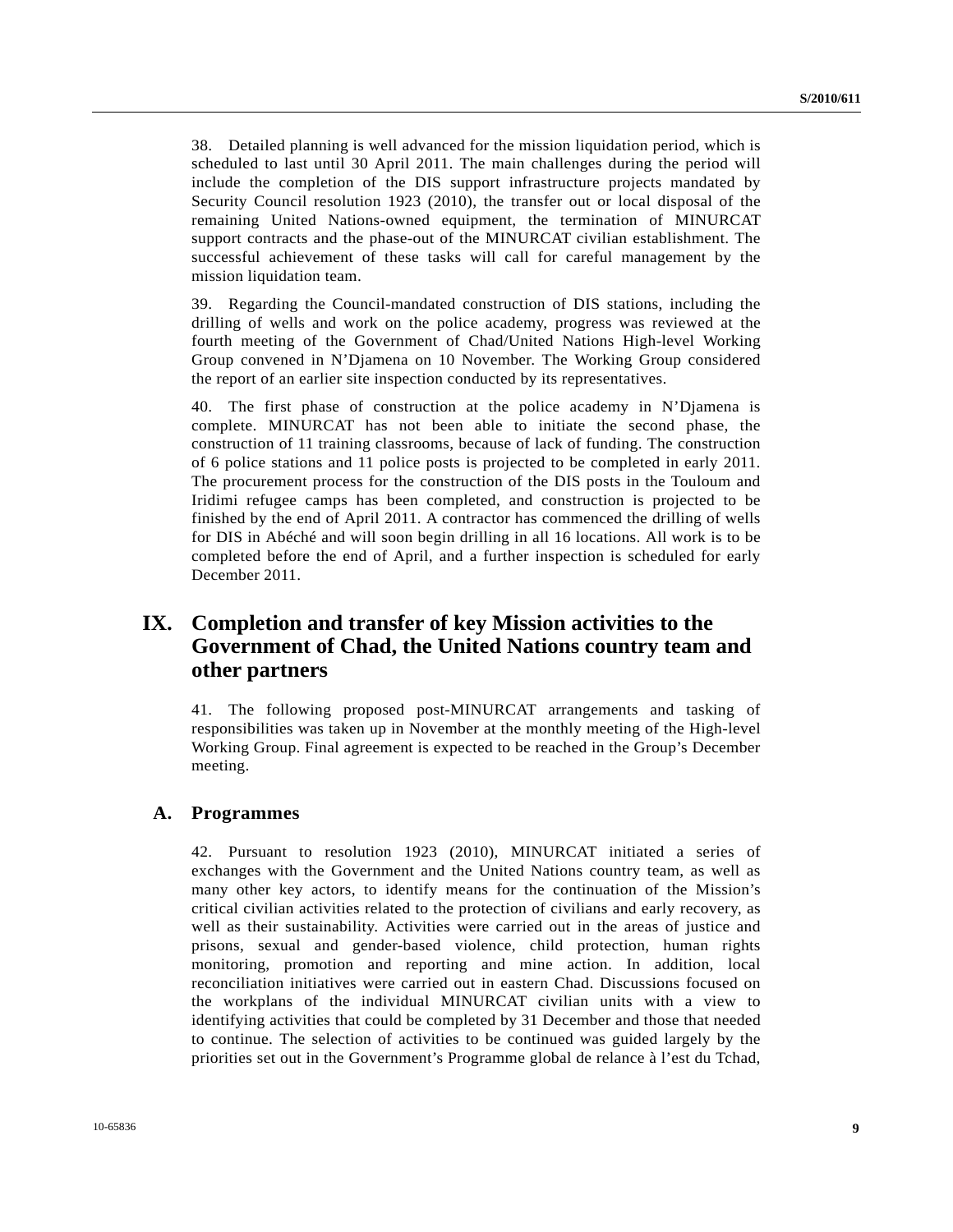which was developed with support from development partners. The programme focuses on addressing the challenges facing internally displaced persons and host communities in the areas of return, relocation or reintegration in eastern Chad.

43. The Government has undertaken to continue the Mission's activities in support of the justice and prisons sectors in eastern Chad within the framework of its existing justice programme (Programme d'appui à la justice au Tchad), which is supported by the European Union and the Government of Germany and implemented in coordination with UNDP. The Government and civil society organizations have also undertaken to ensure the continuation of the Mission's human rights activities in eastern Chad, particularly through the regional delegates of the Ministry of Human Rights and civil society organizations, such as Le Cercle des ONG. In accordance with the findings of the needs assessment mission conducted in July 2010 by the Office of the United Nations High Commissioner for Human Rights in which the Government, civil society actors and other partners urged support for Chad on human rights issues, the Government will continue to support local reconciliation initiatives previously undertaken jointly with MINURCAT. Activities aimed at fighting against sexual and gender-based violence will continue under the leadership of the United Nations Population Fund in collaboration with UNICEF and UNHCR. Mine action activities will be taken over in April 2011. Regarding HIV/AIDS, the Joint United Nations Programme on HIV/AIDS will take over activities undertaken by MINURCAT and ensure sustainability of the achievements reached. Local reconciliation activities will be continued and sustained through the UNDP programme on local governance. Since the 2011 transition plan is intended to bridge the gaps created by the departure of MINURCAT, all these activities will be further sustained through the 2012-2015 United Nations Development Assistance Framework.

## **B. Détachement intégré de sécurité**

44. Pursuant to Security Council resolution 1923 (2010), MINURCAT has been intensively consolidating its support to DIS, which will be transferred to the Government by 31 December. As at 15 October, the police component necessarily ceased accompanying DIS on patrols and escorts. All administrative tasks, such as training, discipline, payroll and budget preparation, were transferred to DIS in October. Since then, DIS has prepared its own payroll, which has been endorsed by MINURCAT before processing.

45. As reported in paragraph 6, in October the Government of Chad presented an updated plan for the sustainment of DIS. UNDP and UNHCR continue to work closely with the relevant national authorities to establish a mechanism for the mobilization and management of donor support after 1 January. UNDP and UNHCR have designed a package of additional technical assistance and operational support for DIS in 2011. It is, however, not feasible to replicate the same level of support provided by MINURCAT.

46. Under the proposed package, UNDP will administer a "basket fund" in support of DIS; establish a technical assistance programme for the DIS administrative and financial section; carry out procurement for the operational aspects of DIS (fuel, spare parts and maintenance, information and communications technology equipment); and provide technical and administrative support to the Government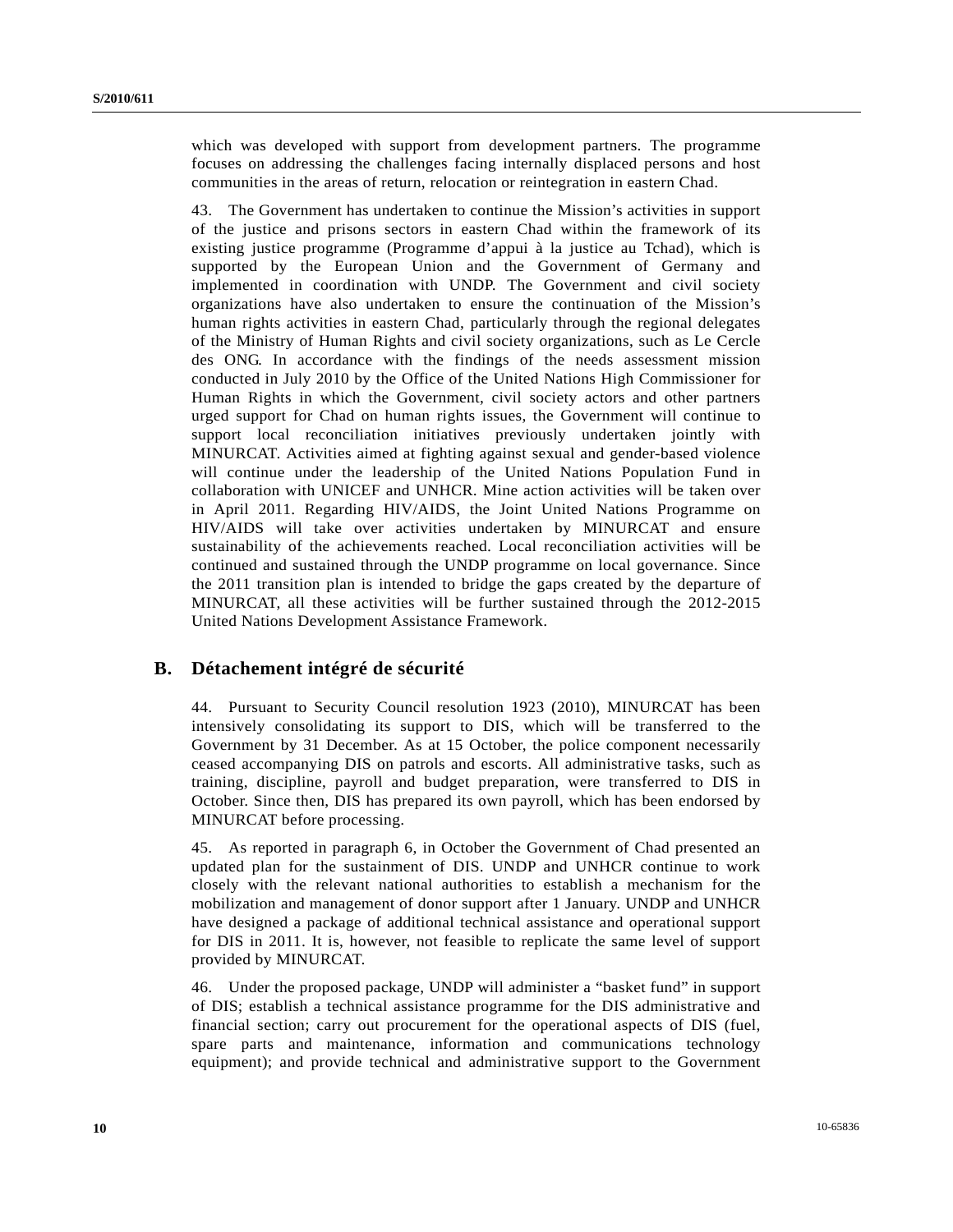institutional oversight and management structure. UNHCR will provide support to DIS for day-to-day operations, such as management and maintenance of the vehicle fleet, maintenance of radio equipment, upkeep of facilities (police stations and posts, water wells), and the construction of four new police stations in the Salamat and Gore areas.

47. With regard to donor support for DIS, encouragingly, several existing donors have expressed an interest in continuing their financial contributions in 2011. In addition, UNDP and UNHCR have jointly submitted a proposal, endorsed by the Government, to access funding under the Immediate Response Facility of the Peacebuilding Fund. This funding, if approved, could be used to continue DIS operations for the first months of 2011, pending the mobilization and disbursement of critical donor support.

## **X. Lessons learned in the context of the Mission**

48. In paragraph 27 of its resolution 1923 (2010), the Security Council requested that I provide an assessment of lessons learned in the context of MINURCAT. The assessment focused on the following areas: the establishment of a mission in the framework of tenuous host-Government consent; the necessity for a common, shared understanding of the concept of protection of civilians; knowledge of the context, planning and management of a peacekeeping mission; DIS sustainability; and communication and the management of expectations. The study entailed a desk review of documents and reports related to MINURCAT, extensive interviews with Government officials at local and central levels, civil society organizations, community leaders, members of the diplomatic community in Chad, officials of the United Nations country team and current and former MINURCAT and Secretariat personnel. The key findings of the study are outlined below.

#### **A. Sustainable consent**

49. Concerned by the serious and deteriorating humanitarian situation in Darfur and eastern Chad and its impact on the security and safety of civilians and on regional stability, the Security Council authorized, in its resolution 1778 (2007), the deployment of MINURCAT and an international military force in eastern Chad and the north-eastern area of the Central African Republic, providing for a European bridging force for one year. Prior to that point, the Government of Chad consistently voiced serious reservations about accepting the presence of an international military component. Chad repeatedly expressed its strong preference that any international presence be civilian in nature, that it assist in the protection of refugees and internally displaced persons and that it contribute to economic development in the east. The Secretariat conveyed this view to the Council, and in so doing emphasized its conclusion, based on assessment missions, that the conditions necessary for the deployment of a peacekeeping force were not present. It was only in late 2007, just prior to the adoption of the above-mentioned mandate, that the Government of Chad accepted the presence, for a duration of one year, of an international bridging force to be known as the European Union force in Chad and the Central African Republic.

50. Lingering reservations in the Government with regard to an international military presence once again came to the fore in 2008, during discussions on the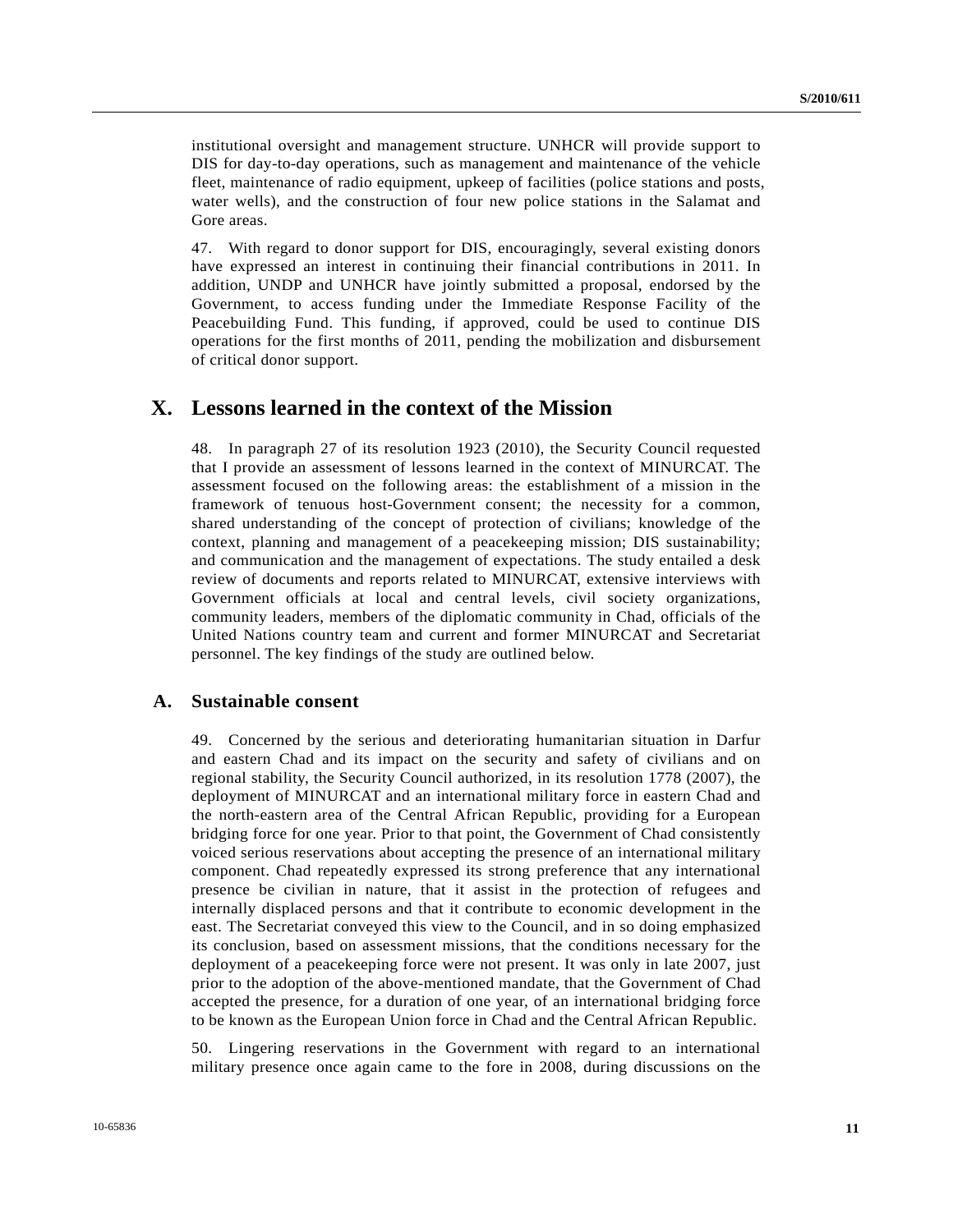United Nations military component relieving the interim European Union force. There were protracted discussions, as the Government sought to determine the mandate, size, location and rules of engagement of a United Nations force. This delayed the Security Council's decision, in its resolution 1861 (2009), until 14 January 2009. The troop strength initially recommended to the Council by the Secretariat was ultimately reduced in size, but no reduction of the area of operations was authorized. The force's capability, therefore, was vested in a concept of operations heavily dependent on military helicopters to ensure mobility.

51. With the transfer of authority from the European Union to the United Nations set for 15 March 2009, the Secretariat had two months, rather than the minimum established requirement of six months, to obtain firm commitments from Member States for the necessary troop deployments. The short time frame allowed little time for potential troop contributors to secure the necessary equipment and enabling forces. In the early months of deployment, the multiple problems that plagued troop deployments challenged the Mission's effectiveness and credibility on the ground. This was brought more sharply into focus in May 2009 by the Government's utilization of its newly acquired and significant military assets to decisively defeat an incursion by a Chadian armed opposition group. This action, coupled with the incipient improvement in the relations between Chad and the Sudan and the continuing slow deployment of the military component of the Mission, prompted some actors, internally and in the region, to question the continued relevance of the United Nations military force in eastern Chad.

52. Furthermore, the establishment of MINURCAT was characterized by a discrepancy between the expectations and requests of the host Government and the actual structure and purpose of the Mission. In order to address the Government's reservations about an operation whose mandate was not in accordance with its wishes and objectives, the Mission resorted to a number of coping and mitigating strategies. These included committing to substantial projects that at times proved difficult, or even impossible, to carry out, thereby further undermining the trust and confidence of the host Government. In addition, MINURCAT, both before and after the establishment of its military component, invested heavily in DIS with a view to its assumption of a portion of the security responsibilities entrusted to the international military forces the deployment of which faced delays. Finally, the Mission agreed to provide, within existing resources, a level of support to DIS that will be difficult to sustain after the departure of MINURCAT.

53. The following lessons can be drawn: even when freely given, the consent of a host Government should be nurtured in order to ensure sustainability. Consent is reversible, especially when the conditions in the country and/or the subregion change significantly during the life of the mission. The weight of regional considerations in host Government consent should not be underestimated. Neither should the consistency of the support of key Member States that help to secure the host Government's initial consent. An operation such as MINURCAT, conceived and deployed under stress, in disregard of the foregoing observations, can become hostage to pressures and contradictions that will distract it from its intended objectives, impair its overall performance and erode its credibility.

54. Sustained consent by and effective cooperation with a host Government remains essential in order for a mission to implement its mandate and attain its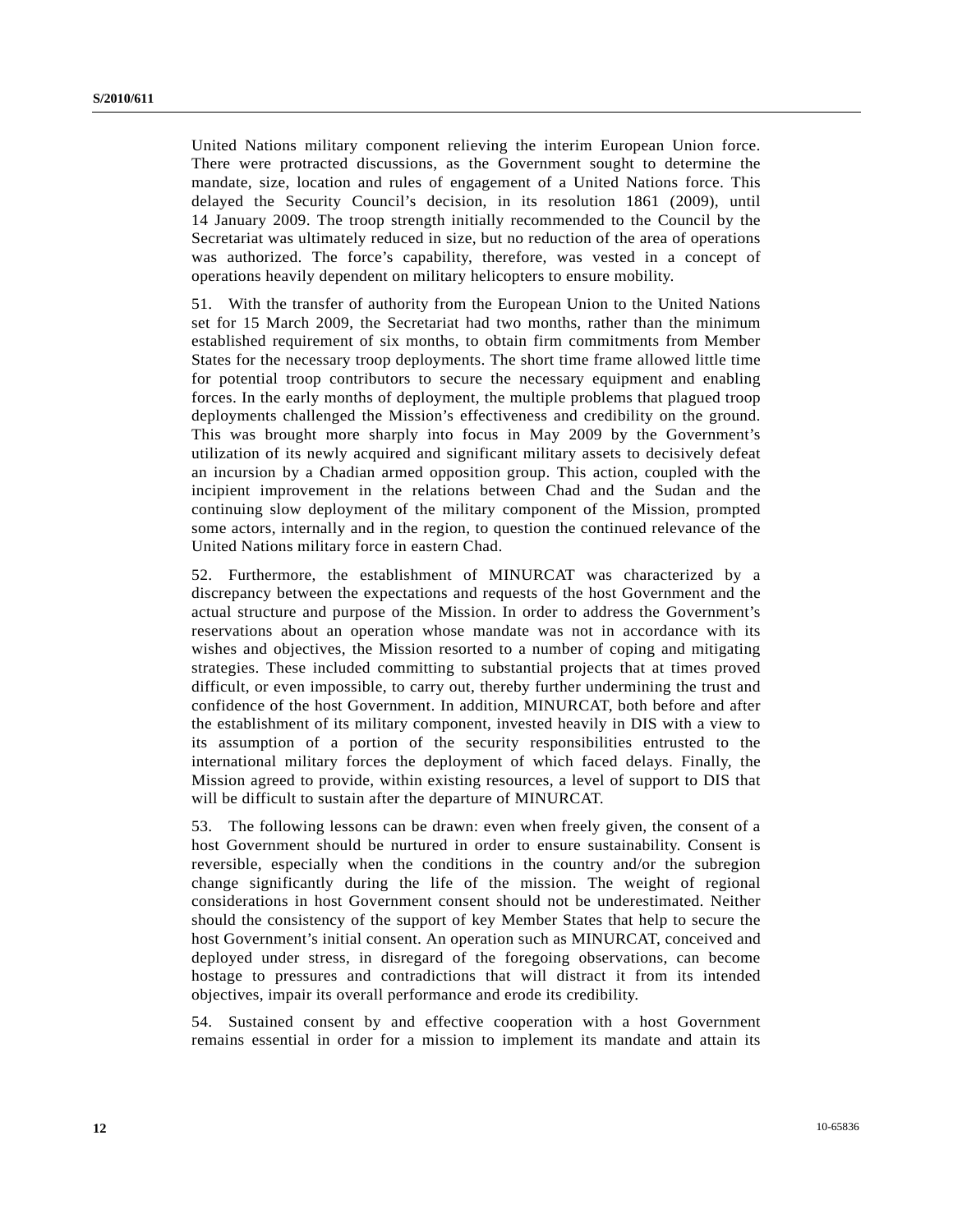objectives. The manner in which it is secured and maintained must not serve to erode the principles of the Organization.

#### **B. Shared understanding of the protection of civilians**

55. MINURCAT was established primarily for the purpose of contributing to the protection of civilians and did not have a political mandate. Its deployment took place at a time when there was no common understanding of the protection of civilians in the context of a United Nations peacekeeping environment. Consequently, each actor on the ground had different expectations and interpretations of what protection should entail, based largely on the perspective of their organizational goals rather than on a shared understanding.

56. The lack of a shared understanding notwithstanding, within the Mission, the mandate was clearer with regard to the respective protection roles of its military and police components. The policing of refugees in the camps and key towns was achieved through the provision of support to DIS, while the military provided an enabling security environment by patrolling a wide area. This enabling environment allowed humanitarian actors to enhance their respective activities for the protection of civilians. Furthermore, the Mission's civilian activities to strengthen human security were generally well regarded by national partners, including local beneficiaries and the Government.

57. The following lessons can be drawn: a shared and practical understanding of the protection of civilians must be developed and the contributions of key partners identified in an integrated strategy that is clearly elaborated during the predeployment planning phase. Once a mission is deployed, such a strategy should be routinely reviewed on the ground with the host Government and the United Nations country team to take into account local developments without jeopardizing organizational values and norms.

#### **C. Knowledge of context, planning and management**

58. The Mission suffered from operational and logistical constraints owing to the harsh physical environment. This was compounded by an initial support structure arrangement that was not ultimately endorsed and by subsequent efforts to redress logistical constraints that similarly suffered from lack of agreement on support structures. The difficult environmental conditions challenged the Mission's capability to attract personnel and achieve sufficient staffing levels, notably in such key support areas as engineering. The Mission also committed to projects or timelines for delivery that were largely impossible to meet given the physical conditions on the ground.

59. Remoteness, harsh terrain, extreme climate and the virtual absence of infrastructure and appropriate support structures should be taken fully into account in the planning and management of a mission, especially during its start-up phase.

## **D. Sustainability of the Détachement intégré de sécurité**

60. DIS has been an experiment testing the ability of the United Nations to design and build a sustainable national security structure in accordance with international norms and standards in close cooperation with a host Government. The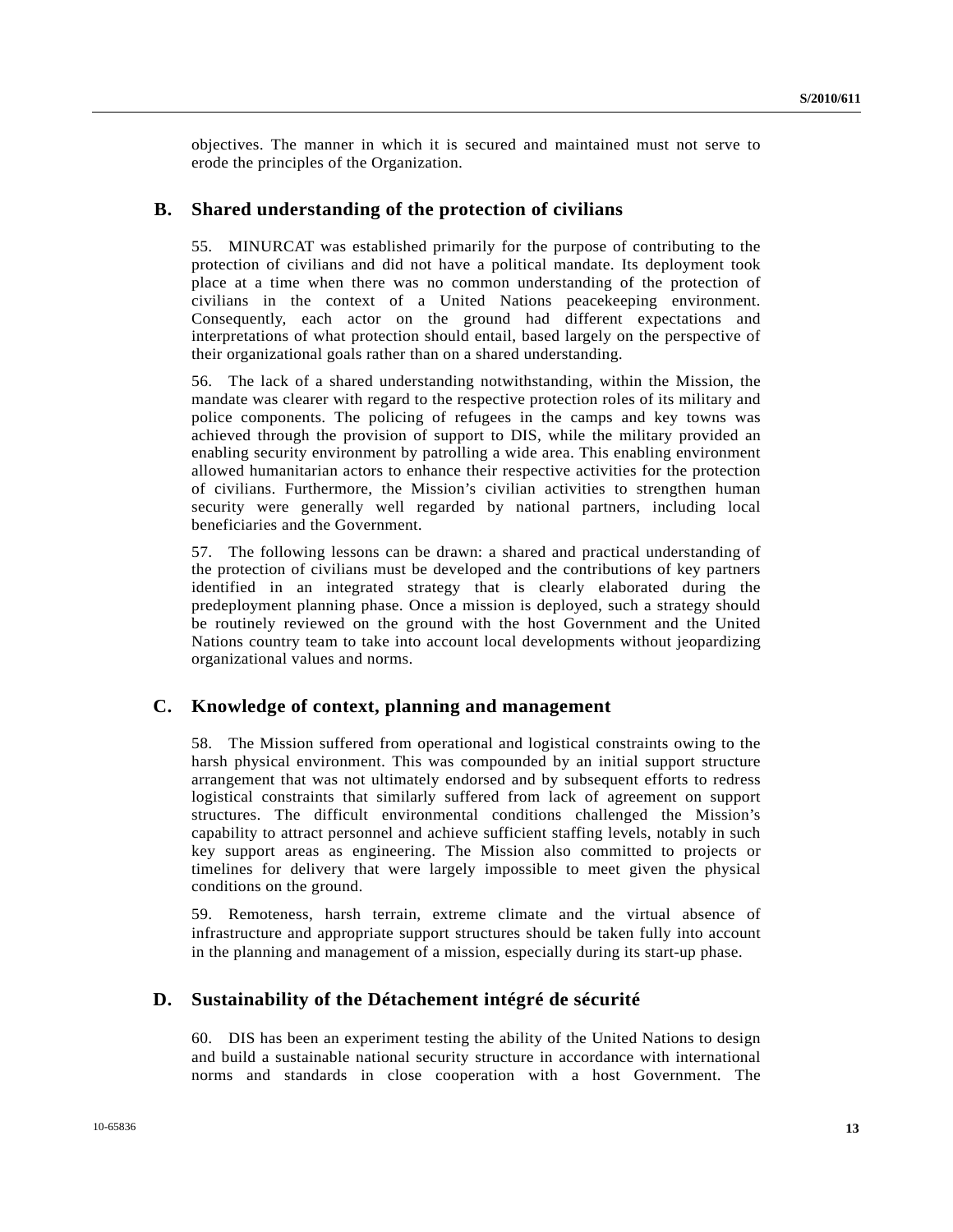Government's command and control over DIS posed a unique challenge. Originally envisaged as purely a community police force, the DIS concept evolved to incorporate more robust tasks (particularly the provision of security escorts), owing in part to operational necessities, Chadian preferences and the slow deployment of the military component. Furthermore, as outlined above, circumstances led the Mission to invest heavily in DIS and pay heed to demands by the Government for a high level of support.

61. While DIS is viable from an operational perspective, its sustainability following the departure of MINURCAT warrants considerable and continued attention. There has been widespread concern over the readiness of the unit to fully assume its responsibility on 1 January 2011, even with some continuing international support.

62. One of the lessons to be drawn from the DIS experience thus far is that sustainability requirements and plans for such a force should be prepared from the first stage of conception and the principle stringently adhered to throughout development.

### **E. Communication and the management of expectations**

63. MINURCAT suffered from the lack of a communications strategy and was therefore unable to properly manage the expectations of the Government and to some extent humanitarian actors. An effective communication strategy should have been central to enhancing confidence and reducing misunderstandings as to the Mission's role and purpose in Chad and the north-eastern area of the Central African Republic. Instead, the mandate was not clearly understood, and the Government desired and expected support from the Mission for economic recovery and development in the eastern part of Chad, which was clearly outside the remit of the Mission.

64. It is evident that in the case of MINURCAT, the absence of a communications strategy impaired the Mission's ability to narrow the gap between expectations and reality. The main lesson learned is that such a strategy must be developed at the initial stage of a mission's deployment.

### **F. Achievements**

65. Notwithstanding the comments set out above, during the study there was near unanimity among the interviewees on the following observations:

 (a) In contrast with the tenuous consent by the Government for the military component, authorities accepted the civilian component of the Mission, and the extension of its mandate with solely that component was suggested as a possible option. Many interviewees expressed their appreciation for the positive impact of the civilian activities of the Mission. The Mission is also leaving behind a pool of skilled and trained national professionals whose experience with MINURCAT should benefit the development of the country;

 (b) The deployment and conduct of operations in difficult, remote and landlocked areas such as eastern Chad and the north-eastern area of the Central African Republic is itself an achievement. The areas are vast, the terrain is harsh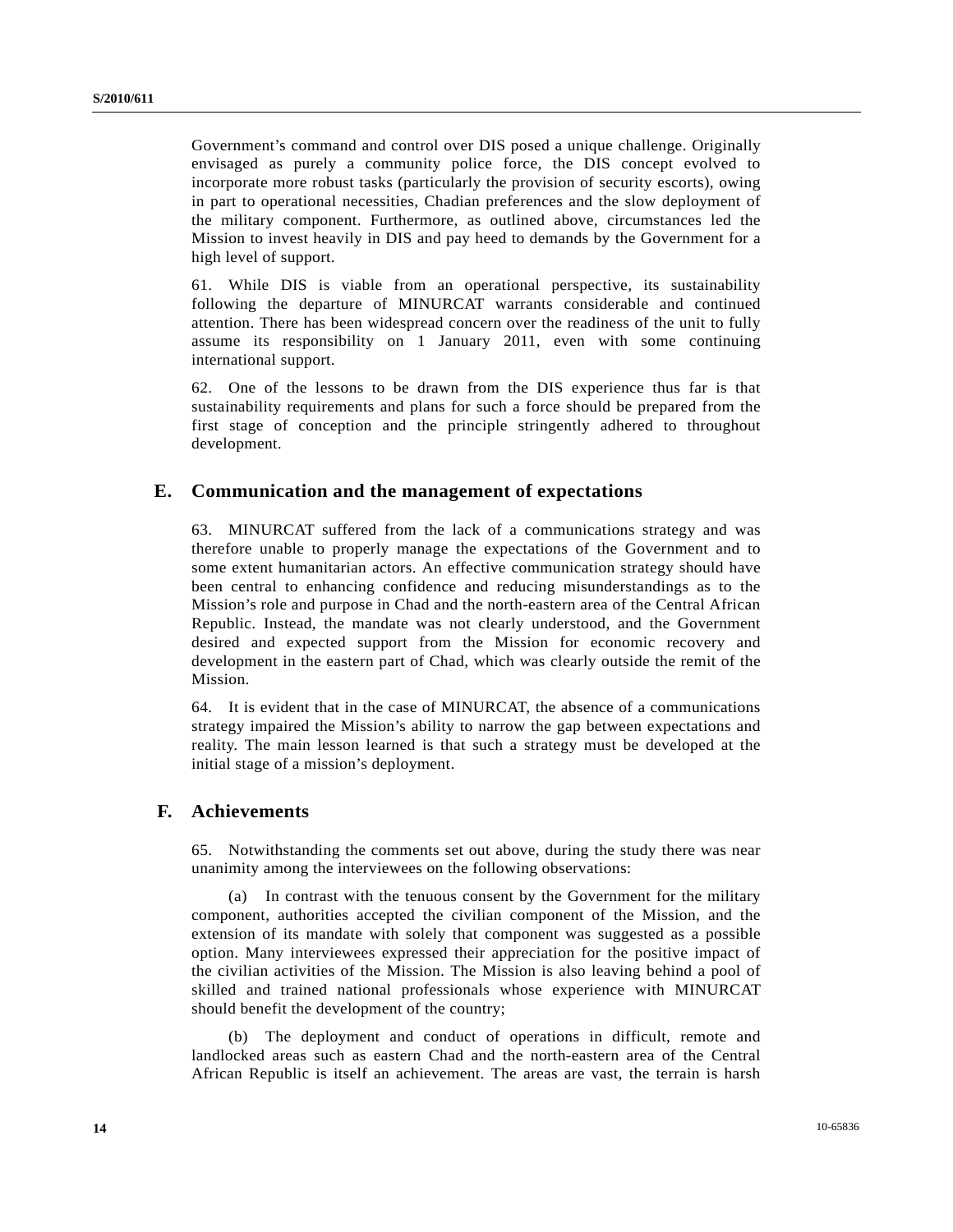and the climate is mostly unforgiving. Infrastructure is virtually nonexistent outside of the main cities and supply lines are extremely long. Notwithstanding the severe environmental and operational challenges, the MINURCAT force and DIS have managed to provide a measure of security for refugees, internally displaced persons and humanitarian actors. Local populations and beneficiaries of humanitarian aid generally expressed a positive view of DIS. Interviews highlighted the fact that the MINURCAT force built the trust of the population, especially women, in "uniformed men".

## **XI. Observations and recommendations**

66. In conformity with the spirit and the letter of resolution 1923 (2010), the drawdown of the MINURCAT staff and assets is significantly advanced. The closure and handover of camps in its areas of operations have commenced in earnest. In this regard, I wish to commend the Governments of both Chad and the Central African Republic for the cooperation they have thus far extended to facilitate the process. I trust that the Government of Chad will continue to extend its full support for the orderly dismantling of the remaining camps in the country from now until the end of the liquidation.

67. With regard to the Central African Republic, I am concerned by the limited capacity of the security forces in Birao to fend off potential attacks on their positions now that MINURCAT has departed, as borne out by the recent attack by an armed opposition group, which resulted in the withdrawal of national security forces from Birao. I therefore again urge bilateral partners to respond positively to the request by the Government of the Central African Republic for assistance.

68. As outlined in the present report, the overall environment for the protection of civilians in eastern Chad continued to improve, particularly with regard to the physical aspects of protection. Fears that widespread criminal activities and insecurity would resume immediately after the rainy season have so far proven to be unfounded. The Government of Chad has assumed full responsibility for the security of civilians and humanitarian workers and has demonstrated over the past months its commitment to continue. The general perception is that eastern Chad is a more secure environment than it was in 2007. How much of this improvement is attributable to the deployment of MINURCAT and how much to the action of the Government and to the evolving local and subregional political and security dynamics is hard to evaluate at this stage.

69. The challenges are, nevertheless, immense. More than half a million refugees and internally displaced persons remain in need of humanitarian assistance and protection. Although internally displaced persons increasingly express interest in returning to their areas of origin or opt for other durable solutions, residual insecurity, the weakness of local governance structures and the absence of the most basic services discourage large-scale and enduring movements. The plight of the refugees will remain unresolved as long as instability and strife in their places of origin are not fully addressed.

70. This already fragile subregion is about to embark on multiple and nearly simultaneous electoral processes in early 2011. It is important that, following the withdrawal of MINURCAT, eastern Chad and the north-eastern area of the Central